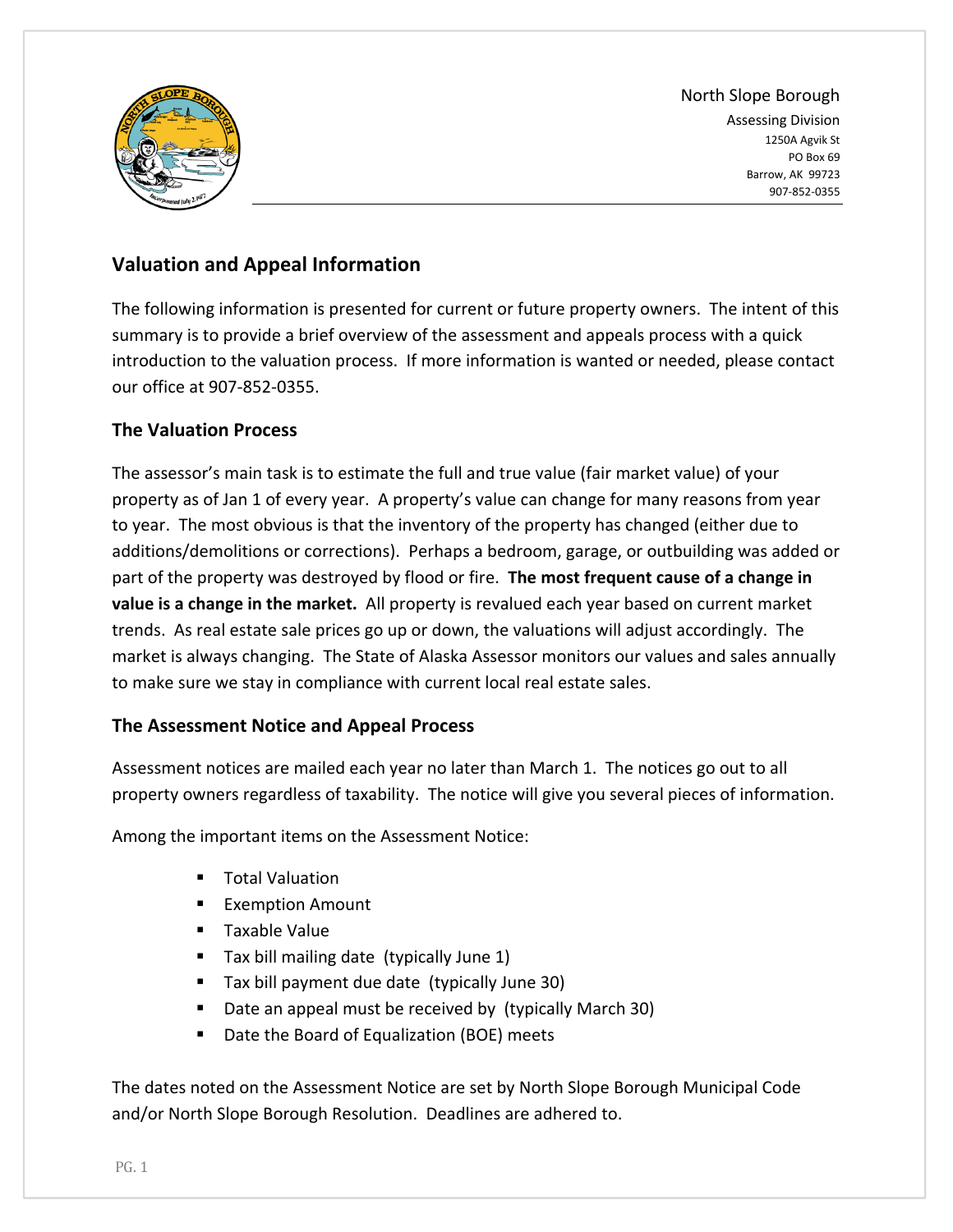### **Review the Assessment Notice**

When you review your assessment notice, read it for instructions, deadlines, and filing procedures. Be sure you understand and follow the instructions. If you have questions or if you do not receive your assessment notice, call the Assessor's Office.

If you feel the valuation on the assessment notice is inaccurate, you have the right to appeal the value within the timeframe noted on the assessment notice.

Please note that Alaska Statute §29.45.180 requires that you advise the Assessor of errors or omissions in the assessment of your property within 30 days of the mailing of the assessment notice. A missed deadline or incorrect filing can cause an appeal to be dismissed.

#### **Before you file an appeal**

If you have any questions on the assessment notice, contact the assessor or the assessing staff. The Assessing Division can assist with understanding the valuation. We can:

- $\blacksquare$  review the inventory of your property with you.
- explain how we value properties and how it relates to your assessment.
- **Perovide printouts of your property record card, maps, and deeds.**
- **E** explain exemptions that you may have or qualify for.
- **E** answer other questions related to your property, value, and property taxes.

### **What are the grounds for an appeal?**

An assessment appeal is an attempt to prove that your property's estimated market value is either excessive, unequal, improper, or too low.

Examples of an appropriate appeal:

- **If the status is that affect property values may be inaccurate on your property record.** Examples: you have a carport not a garage, your home has 1,600 sf not 2,000 sf.
- The estimated market value is too high or too low. You have evidence that similar properties have sold for more or less than the estimated market value of your property.
- **The estimated market value of your property is accurate but inequitable because** it is higher than the estimated value of similar properties.

It is important you have supportable reasons for filing an appeal.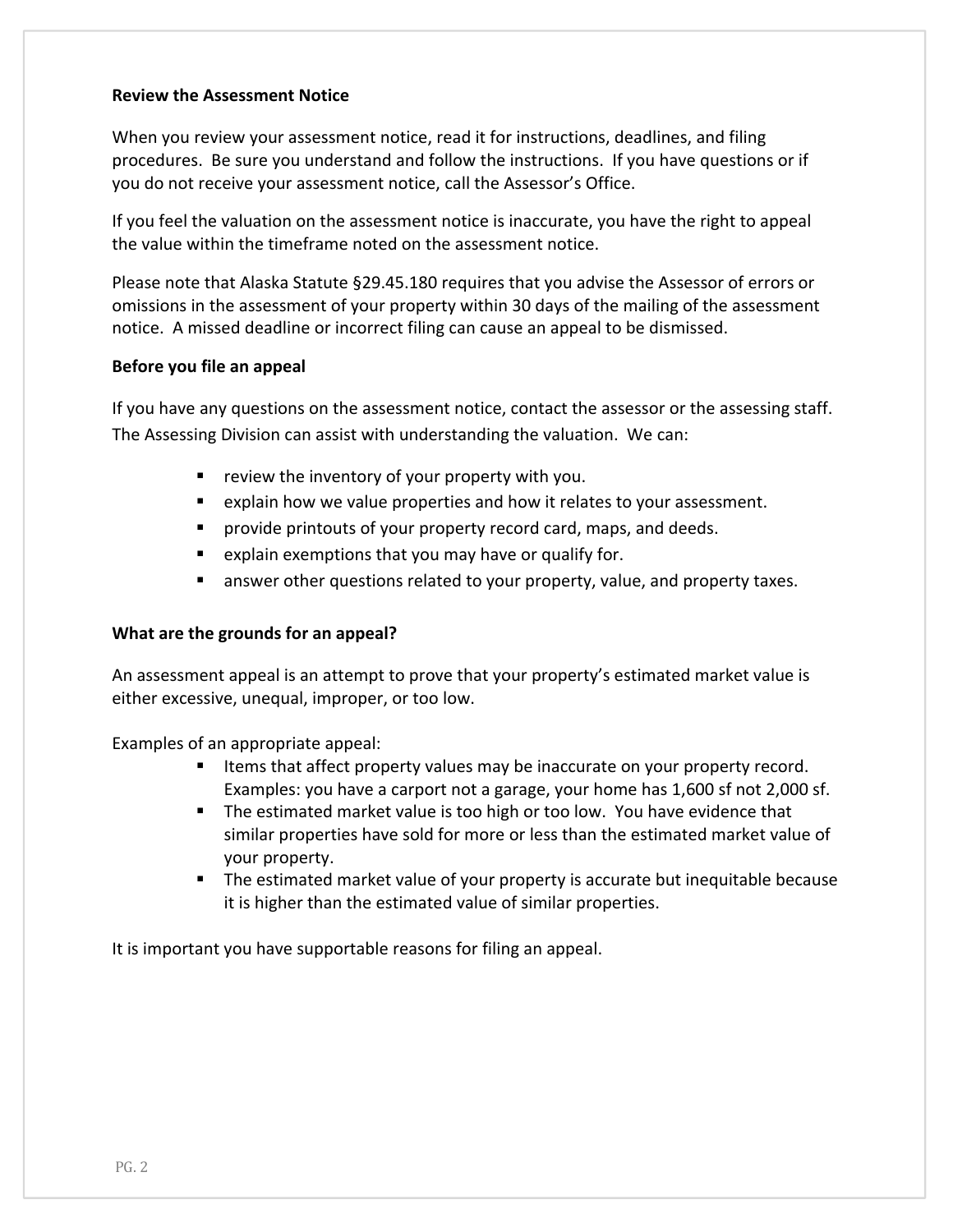Examples of appeal reasons that our office may not be able to remedy:

- My value is too high (or low). We need to know a more specific value and what information you may have that would support your opinion.
- My taxes are too high. Although the property valuation plays a part in your tax bill, it isn't the only part. Assessing's role is to value the property (based on current market conditions) not tax the property.
- I don't get enough services from the taxes. Assessing does not have any say on services provided to property owners.

### **Appeals Process**

### **Step 1: Contact the Assessor's Office for an appeal form.**

The Assessor's Office will supply you with an appeal form. The form will note the specific Alaska Statute (AS) and North Slope Borough Code (NSBMC) that applies to the appeal.

Information needed for the appeal:

Property Identification: Parcel ID, Legal Description, Address, Owner's Name

Property Owner's Estimate of Value

Reasoning for Estimate of Value – give as much detail as you can, provide extra information such as an appraisal or other documentation to help support your opinion, if available.

\*AS §29.45.210 (b) or NSBMC §3.27.110(H): The burden of proof is upon the appellant to prove his case by a preponderance of the evidence.

If you are representing the property owner, you must have written permission from the property owner authorizing you to act on their behalf. NSBMC §3.27.100(A)

The appeal form must be received (not postmarked) by the Assessor's Office no later than the date specified on the assessment notice (typically March 30). The appeal can be hand delivered, emailed, faxed, or mailed but it must be received timely. It is the property owner's responsibility to get the appeal in on time.

Remember: the more information you can provide to the assessor on the initial appeal will only help our office understand your concerns.

### \*NSBMC §3.27.100(D)

Appellant must submit to the Assessor's office all documentary evidence in Appellant's possession which the Appellant wishes to be considered and which is relevant to the resolution of the appeal. The Appellant must submit the evidence to the Assessor's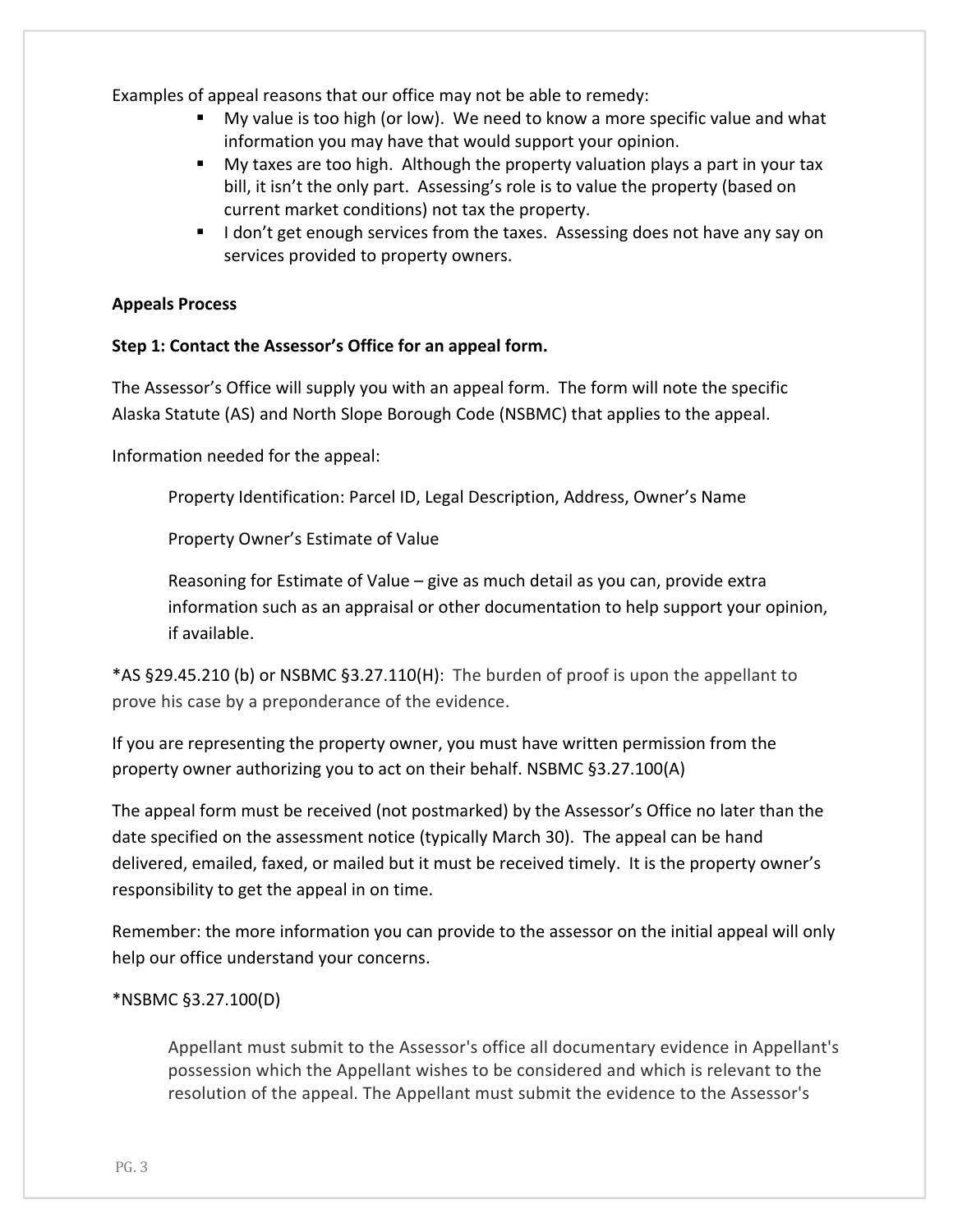office within 10 days from the close of the appeal period. Appellant and Assessor may agree to an extension of time for the production of evidence.

### **Step 2: Reviewing the Appeal**

Once the appeal form (Step 1) is received by the Assessor's Office, the staff will review the appeal and the property inventory. Using the information provided by the property owner as a guide along with an inventory review, a determination will be made if any adjustments to the valuation are warranted.

An interior inspection may be necessary for the assessor to fully understand the appeal. We will work with you in setting up an appointment to view any of the issues that you feel would assist our office in the review.

Some concerns the property owner may have, such as "taxes are too high", are not part of the scope of determining the full and true value of the property and cannot be addressed through an appeal.

The basic question Assessing will ask is "based on recent property sales, what would be a valid estimate the appealed property would sell for".

### **Step 3: Appeal Review Form**

After reviewing the appeal, the Assessing Staff will send the Appeal Review form to the property owner. This will explain any adjustments that were made and/or why adjustments were not made.

According to state statute and borough code, where an alleged error in valuation is not adjusted by the Assessor to the taxpayer's satisfaction, the property owner may appeal to the Board of Equalization for relief.

Appeals are often resolved at the initial Assessor level however if you are not satisfied with the results of your first formal review, an appeal can be made to the Board of Equalization.

The appeal review form will ask for you to either accept the decision or request a hearing with the Board of Equalization.

# **Step 4: Board of Equalization (BOE)**

The NSB BOE consists of the NSB Assembly, acting as the Board of Equalization.

The BOE, with proper evidence, can:

**Lower, raise, or confirm a property's assessed value.**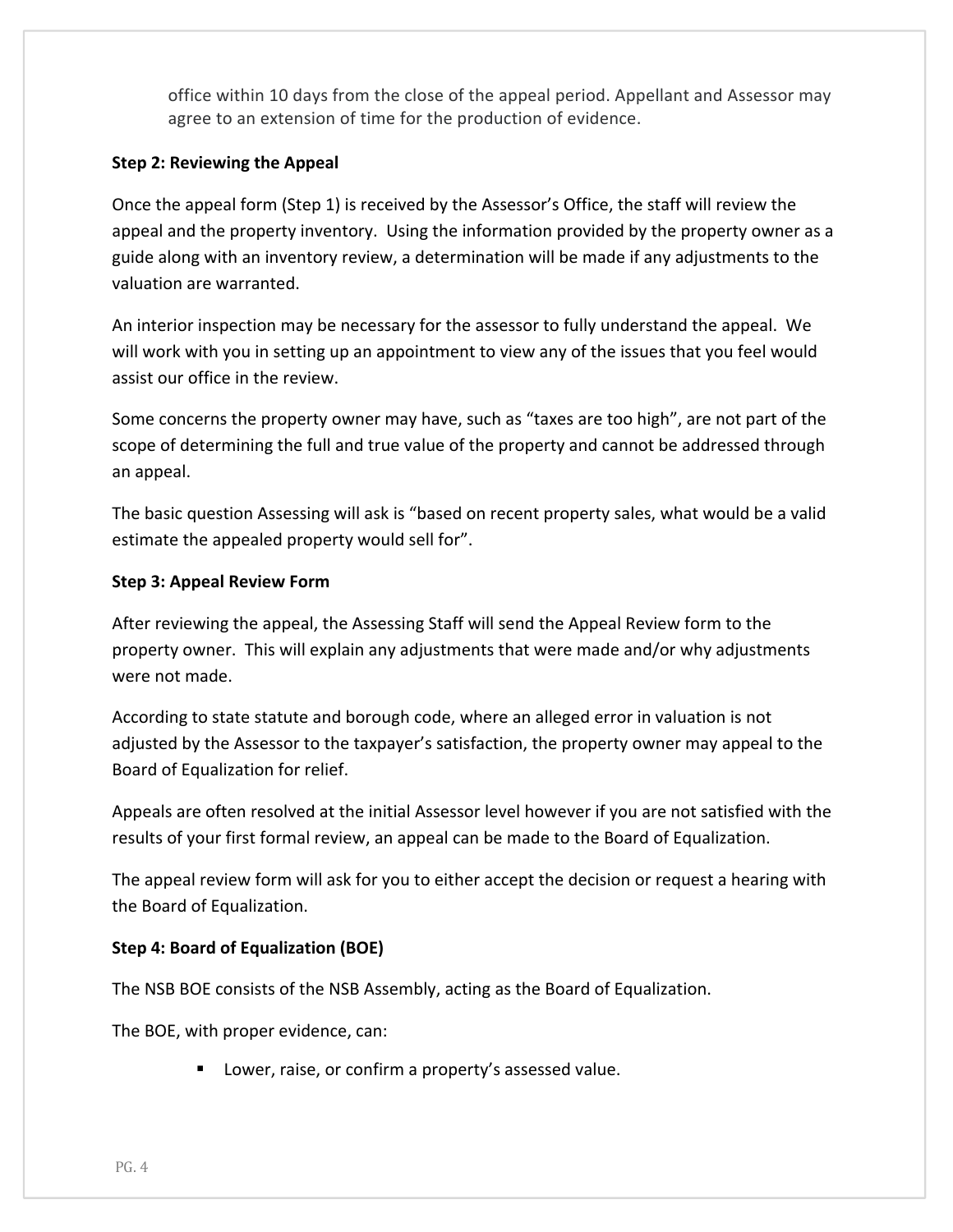The BOE cannot:

- $\blacksquare$  Reduce your property value because the tax bill is too high.
- $\blacksquare$  Reduce your taxes due to inability to pay.
- $\blacksquare$  Fix the tax rate, levy taxes, or change tax rates.
- Grant or deny exemptions.
- **Extend filing periods.**
- Rehear an issue already ruled upon.

According to AS §29.45.210, the only grounds for valuation adjustments are unequal, excessive, improper or undervaluation. Your BOE appeal is more likely to be successful if you present information to show that your assessed value is unequal, excessive, improper, or undervalued. You may want to provide copies of comparable property records, with information on their sales prices or estimated market values. Note any differences between your property and the comparables. A recent appraisal may be good evidence of your property value.

The Board is interested only in the fairness and accuracy of the value placed on your property. If you disagree with the Board's decision, resolution may be found by appealing to superior court.

## **Additional Important Topics**

### **Property Owner Questions**

If you believe the assessor's estimated value of your property is excessive, improper, unequal, or too low, you will want to know:

- How the assessor values property
- How to gather information about your property and similar properties
- How the appeals process works and what the deadlines are.

### \*Remember – deadlines are important.

As a property owner – it is important you know your rights AND your responsibilities.

### **Preparing for the BOE:**

To be better prepared for the hearing, it is recommended to gather and assemble admissible evidence that you will bring to the hearing to support your position. The evidence will help the Board to make their decision. Keep in mind NSBMC §3.27.100(D) see previous and end of this summary.

Keep in mind that the purpose of the hearing is to resolve the dispute between you and the Assessor. Evidence must be appropriate and meaningful in order to be admissible.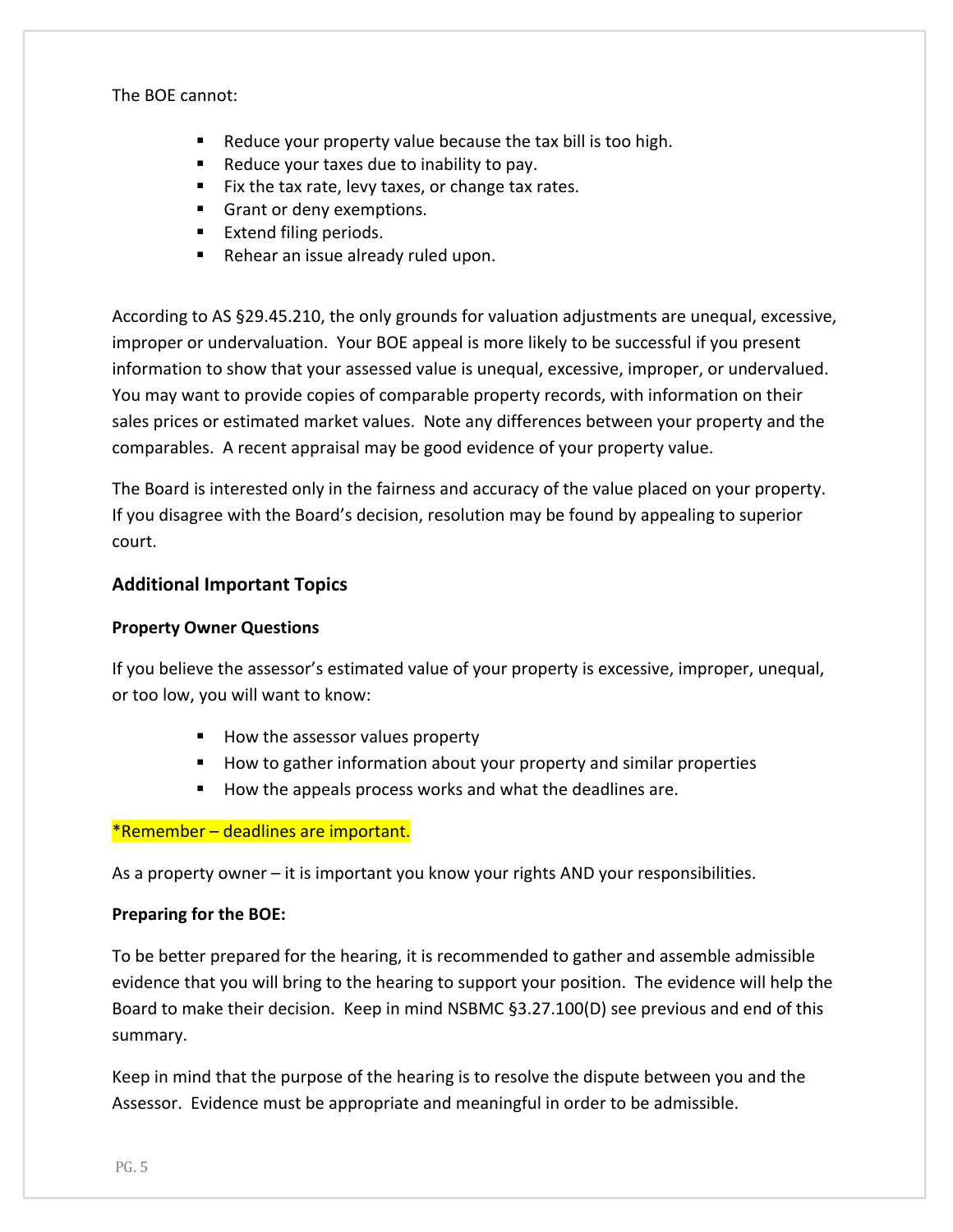If the above summary doesn't answer all of your questions, please call or stop in to visit with the staff. We are here to assist you on any questions you may have on the whys and hows of the complete assessment process.

North Slope Borough Assessing Division PO Box 69 Barrow, AK 99723 Phone: 907‐852‐0355 Fax: 907‐852‐4091 Mari Moore – Assessor Email: mari.moore@north-slope.org

# **State Statutes and Local Codes**

The Assessing Division works under Alaska Statutes (AS), North Slope Borough Municipal Codes (NSBMC), Federal Laws (USC), and industry standards (IAAO, AAAO).

Alaska Statutes Title 29 Chapter 45 (Municipal Taxation) http://www.legis.state.ak.us/basis/statutes.asp#29.45

North Slope Borough Municipal Codes Chapter 3.25 (Property Taxation and Collection) & 3.27 (Property Assessment)

https://library.municode.com/ak/north\_slope\_borough/codes/code\_of\_ordinances

The following are some of the statutes and codes that deal specifically with assessments and appeals.

**NSBMC §3.25.010(C)(3)** FULL AND TRUE VALUE is the estimated price that the property would bring in an open market and under the then‐prevailing market conditions in a sale between a willing seller and a willing buyer both of whom are conversant with the property and with prevailing general price levels.

See also: AS §29.45.110(a)

**NSBMC §3.25.030 – Calendar for Taxation and Assessment\***

**\***Gives a list of the codified dates and time frames specific to assessments and taxes.

**NSBMC §3.27.030(A)** The Assessor shall assess property at its full and true value as of Jan 1 of each year…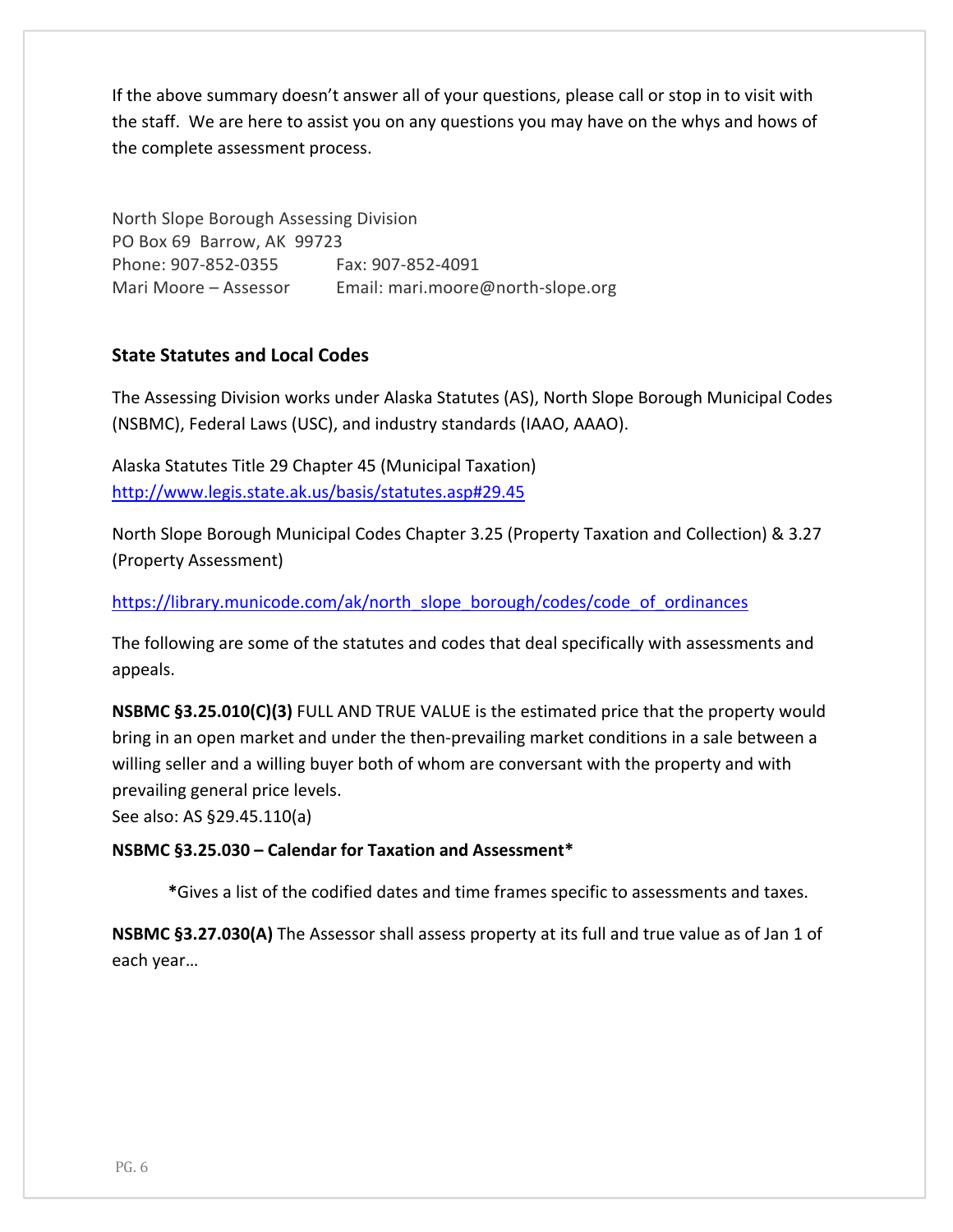#### **NSBMC §3.27.080 – Assessment Notices and Responses See also: AS §29.45.170**

(A) The Assessor shall send each person on the assessment roll a notice showing the assessed value of their property, and the dates when taxes are due, delinquent and subject to penalty and interest, and the dates of the Board of Equalization hearings.

(B) The notice is considered adequate if it has been sent by first class mail 30 days before the equalization hearings. If the address is not known to the Assessor, the notice may be addressed to the person at the post office nearest the property. The notice is effective on the date of mailing.

(C) A person receiving an assessment notice shall advise the Assessor of errors or omissions in the assessment of his property. The Assessor may correct errors or omissions in the roll before the Board of Equalization hearing.

(D) If errors found in the preparation of the assessment roll are adjusted, the Assessor shall mail a corrected notice allowing 30 days for appeal to the Board.

See also AS §29.45.180 Corrections

| NSBMC §3.27.090 Board of Equalization | See also: AS §29.45.200 |
|---------------------------------------|-------------------------|
| NSBMC §3.27.100 - Assessment Appeals  | See also: AS §29.45.190 |

(A) A person whose name appears on the assessment roll or his agent or assigns may appeal to the Board of Equalization for relief from an alleged error in valuation not adjusted by the Assessor to the taxpayer's satisfaction.

(B) The only ground for adjustment of the assessment is proof of unequal, excessive or improper valuation based upon facts stated in a valid written appeal that was timely filed and proved at the hearing.

(C) The appellant must submit a written appeal to the Assessor within 30 days after the notice of assessment was mailed, specifying grounds in a form, which the Board may require. Otherwise, the right of appeal ceases unless the Board finds that the taxpayer was unable to comply. See Also: AS §29.45.120(b)

(D) Appellant must submit to the Assessor's office all documentary evidence in Appellant's possession which the Appellant wishes to be considered and which is relevant to the resolution of the appeal. The Appellant must submit the evidence to the Assessor's office within 10 days from the close of the appeal period. Appellant and Assessor may agree to an extension of time for the production of evidence.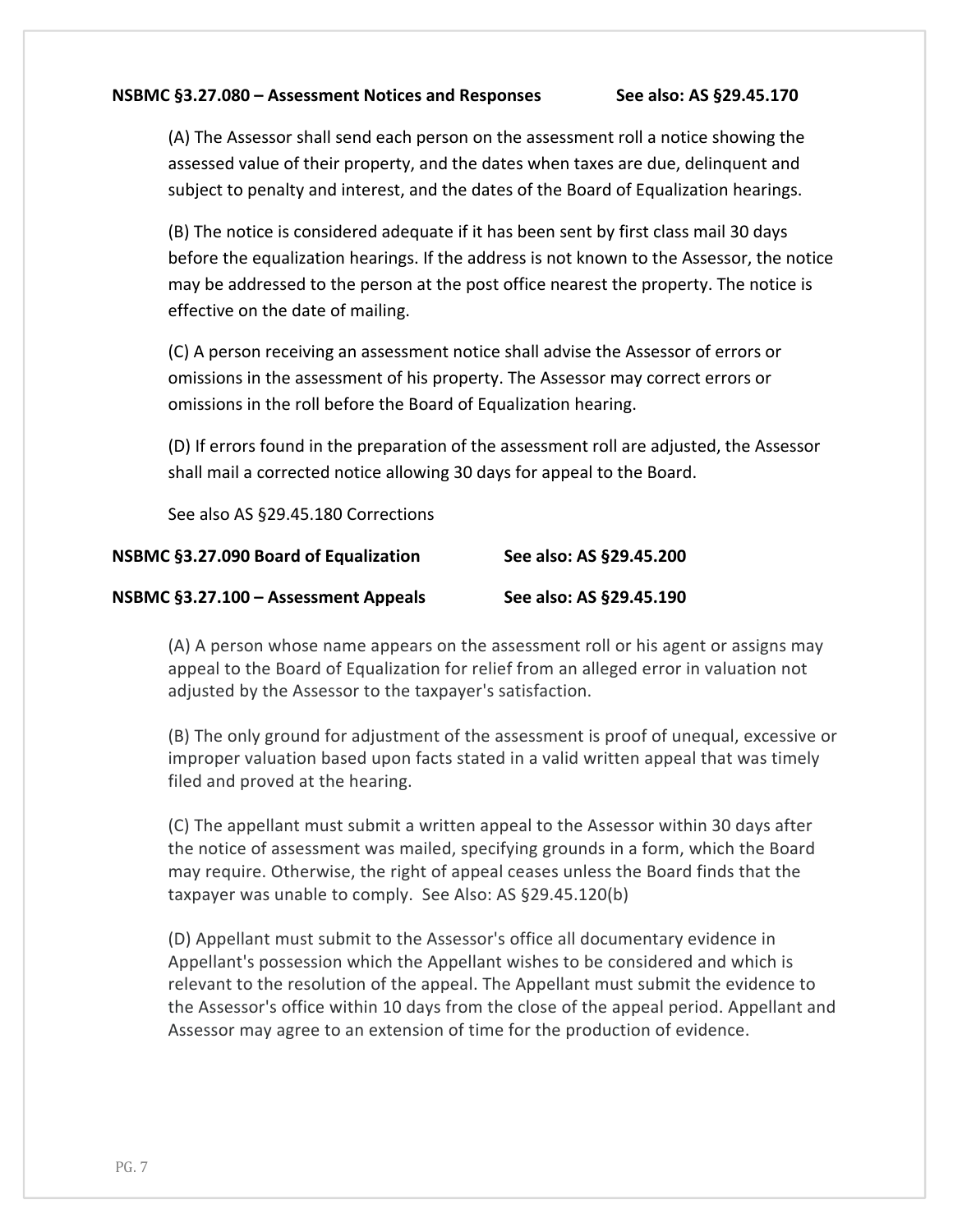(E) A city located within the Borough may appeal an assessment to the Board of Equalization in the same manner as a taxpayer. Within five days after receipt of the appeal, the Assessor shall notify the person whose property assessment is being appealed by the city.

(F) The Assessor shall notify appellants by mail of the time and place of their hearing.

(G) The Assessor shall provide each member of the Board of Equalization and appropriate Borough staff with the appellant's written appeal and the Assessor's summary of assessment data that shall be part of the record of the appeal. The Assessor shall also provide a copy of the Assessor's summary of assessment data to the Appellant.

## **NSBMC §3.27.110 ‐ ASSESSMENT PROCEDURES.**

The following procedure shall be followed at any hearing on an appeal before the Board of Equalization:

(A) After the appeal number and name of the party appealing have been read into the record, the presiding officer shall determine if the appellant or his agent is present. If not, the Board will proceed in the person's absence, unless the presiding officer rules that there were extenuating circumstances that prevented the appellant or his agent from appearing.

(B) The presiding officer shall require the appellant to give his presentation first, then the Assessor shall make a presentation and answer any questions from Board members concerning his comments or appellant's comments.

(C) The appellant shall then have the right to respond to the Assessor's presentation.

(D) The Assessor and appellant shall direct their comments to the presiding officer. Only members of the Board of Equalization may question the appellant or Assessor.

(E) All testimonies before the Board shall be under oath, to be administered by the Borough Clerk.

(F) An appellant may, in lieu of a personal appearance before the Board of Equalization, present an appeal in writing supported by any affidavits the appellant considers necessary that were filed by the appellant at the time of filing the notice of appeal.

(G) The appellant, other interested persons, and the Assessor may be represented by legal counsel before the Board of Equalization.

(H) The burden of proof is upon the appellant to prove his case by a preponderance of the evidence.